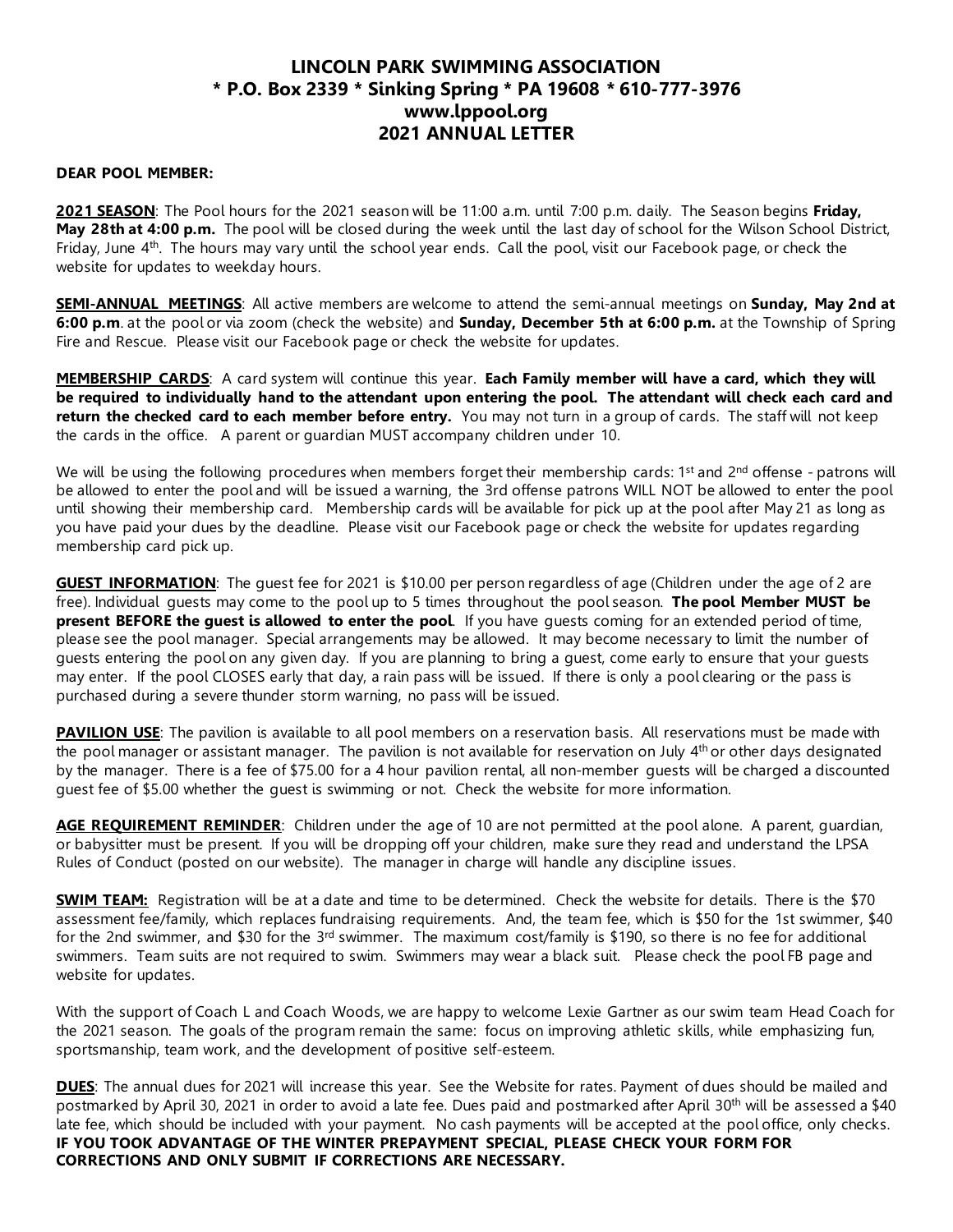**VOLUNTEER FEE:** In an effort to recoup some costs involved with opening, closing, and maintaining the pool throughout the season and to welcome members to donate time, rather than increase member fees, the volunteer fee is \$25.00. This is fully refundable in exchange for 2 hours of service at the pool. This fee will be included on your renewal bill. The \$25.00 will be *refunded* to any member who volunteers their time. Each membership is only granted 1 refund of \$25 per season. Dates will be offered throughout the season and communicated on FB and the website. Please make sure to neatly and accurately fill out the sign in sheet each time you volunteer in order for us to mail your check.

**WITHDRAWAL PROCEDURES**: If you decide the pool no longer serves your needs, you must notify the pool board in writing of your decision to withdraw. Withdrawal letters must be addressed to the Lincoln Park Swimming Association, Attention Membership Committee, P.O. Box 2339, Sinking Spring, PA 19608. They **must** be postmarked by **April 30, 2021**. Membership fees will be returned in accordance with the Constitution and By Laws. The board will review all requests for withdrawal and make a decision on the time frame for issuing refunds no later than the end of the corporation's fiscal year October 31, 2021. Members who joined after 2010 paid a one time non-refundable fee and are not entitled to any refund.

**FAILURE TO PAY DUES OR SUBMIT WITHDRAWAL NOTICE:** Any member who joined prior to 2011and fails to pay their annual dues or provide **written** notification of intent to withdraw by the required date listed above will be subject to forfeiting their membership fee in accordance with the Constitution and By Laws.

**FAMILY FUN NIGHTS:** We hope CDC quidelines will permit us to safely run our usual Family Fun Nights. Please visit our Facebook page and our website for updates. Listed below are some of our tentative events.

- Family Night / Open House / Get the Party Started!
- Annual 4th of July celebration
- 80's Night "Totally 80's"
- Christmas in July
- Grease theme ( 50's ) "Those Summer Nights"

**SNACK BAR:** We are pleased to welcome Kaila Wolfe and Tess Hoffert as the new co-managers of the Shark's Cove for the 2021 season. Under Norm's tutelage, they will use their previous experience at the Shark's Cove to provide a seamless transition of snack bar management and product offerings to our members. Please visit our website and Facebook page for updates.

**TECHNOLOGY: PLEASE include your email address on your membership form**. We want to enhance the effectiveness of our communication with the membership by means of email in addition to our usual channels (Facebook, website, snail mail). Throughout the season, we will periodically send email updates, which may include membership information. So, it is very important that we have your email address in our database. We will continue to offer free WiFi this year for the 8<sup>th</sup> season.

**Please note that the information and processes stated in the 2021 Annual Letter were published in March 2021 with the intent to open as business as usual. These processes may change with regards to updates to the CDC requirements, state mandates, and local protocols and will be communicated as such on the pool website, Facebook page, and/or on the pool bulletin boards. Make sure you like us on Facebook to see daily updates and Sharks Cove menus.** 

**Please visit us at www.lppool.org or on Facebook at Lincoln Park Swimming Pool.**